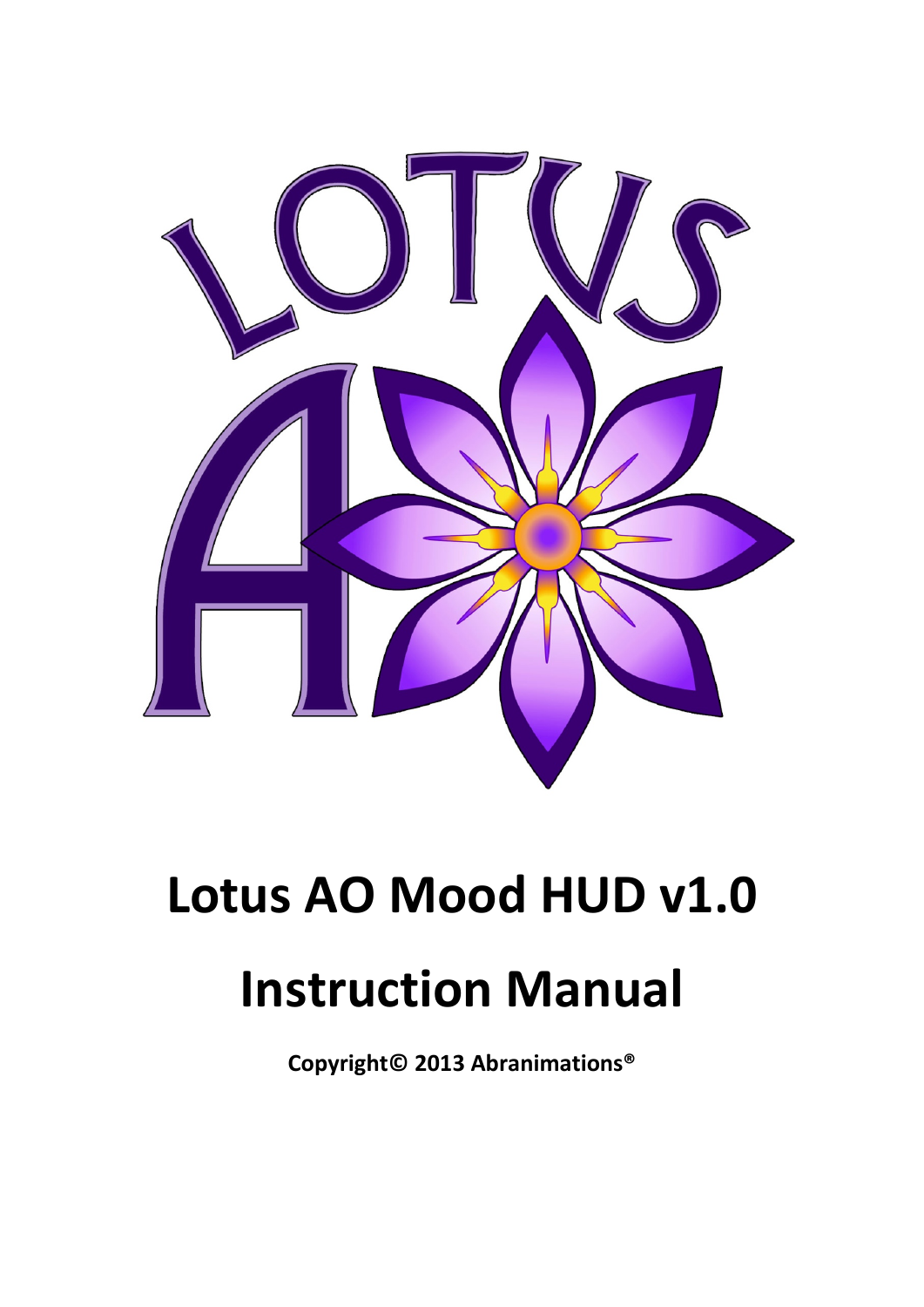# **CONTENTS**

- 1. INTRODUCTION
- 2. THE TABS AND CONTROLS
- 3. AO TAB
- 4. MOOD TAB
- 5. SPECIAL FEATURE TAB
- 6. HELP TAB & UPDATES
- 7. SWIMMING
- 8. SETTINGS TAB
- 9. AO ADVANCED CONFIGURATION
- 10. AO ANIMATION SETUP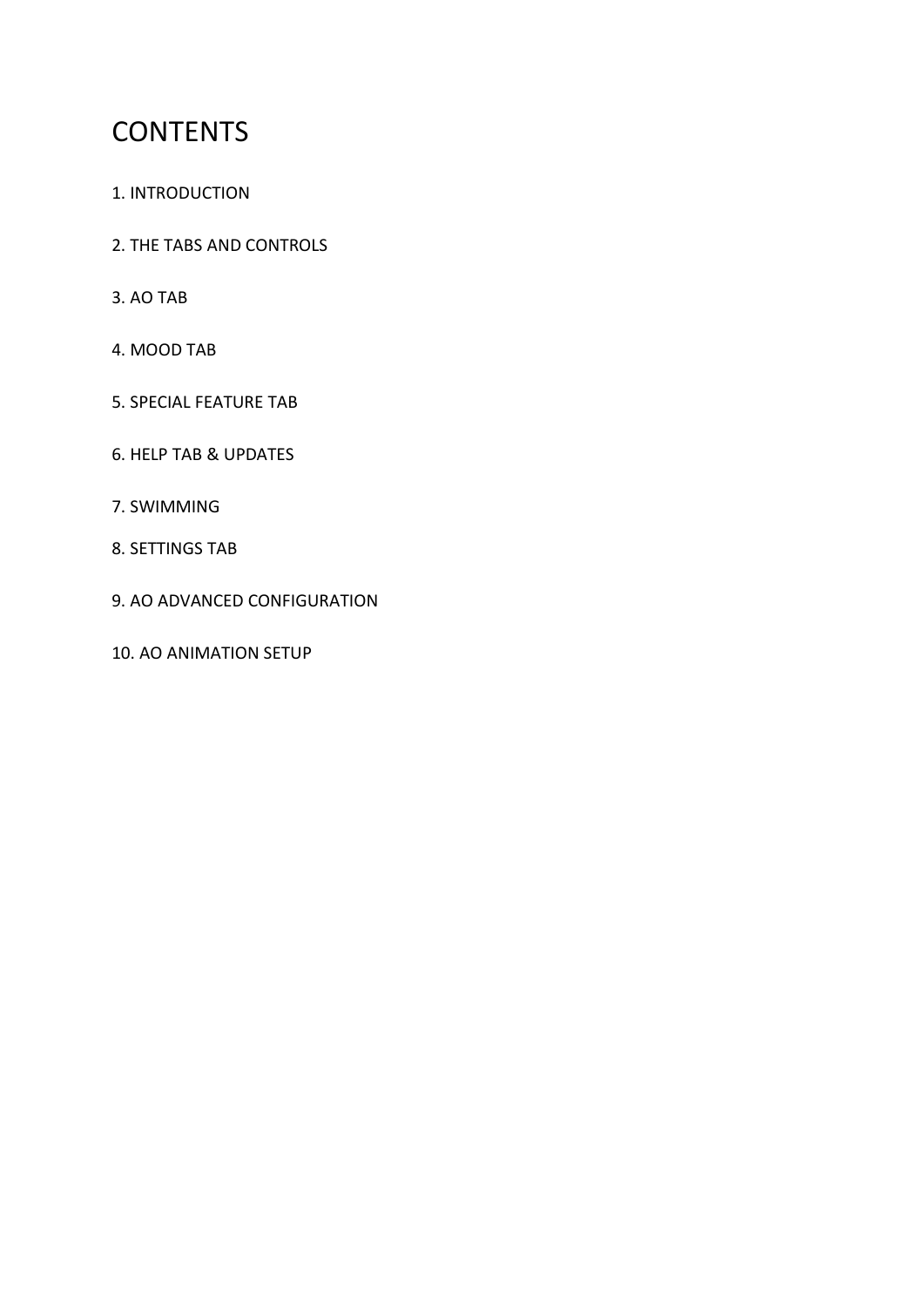## **INTRODUCTION**

Thanks for purchasing the LOTUS Mood AO HUD. This is a project we have been working on for a long time. It is a low lag AO with lots of unique features. The AO script has been written from the ground up. We have done our best to make sure that the setup procedure is similar to an open source ZHAO. Please note that as this AO is not based on any previous ao projects or code so some features do have different behaviour than you may be used to.

## **So what are the key features of the Lotus HUD?**

#### **Moods & Animation Sets**

The core purpose of the lotus HUD is to allow you to have changeable moods and animation sets. The AO can be setup with a standard animation set as well as a separate group of stands and walks for moods. These can be added triggered easily by clicking on one of the Lotus Petals. You can still setup separate AO note cards with full animation sets, but this allows you to switch stands and walks instantly without having to wait. The individual mood banks can also have a face expression assigned to them if you wish. You can also configure another 11 slots for walks/stands to access through the My Anims petal on the special features tab.

#### **Standard AO Features**

This ao is very low lag. It uses the new animation overrider script functions to keep it low on memory and efficient. Most standard AO Features are included as well as some features that you would not normally find in any other AO. The AO can hold multiple Walks, Sits, Ground Sits, Runs and Jumps. These can be selected manually or set to change randomly via a settings note card inside.

## **Special Features**

## **Collisions**

This option when turned on will play a collision animation when avatars collide. This will be expanded in future versions to provide a more details collision handler.

#### **Type AO, Teleport Animation, Away Animation**

You can setup this AO to hold an animation for typing, teleporting and away status.

#### **Super Jump**

Fun gadget to allow you to jump higher than normal.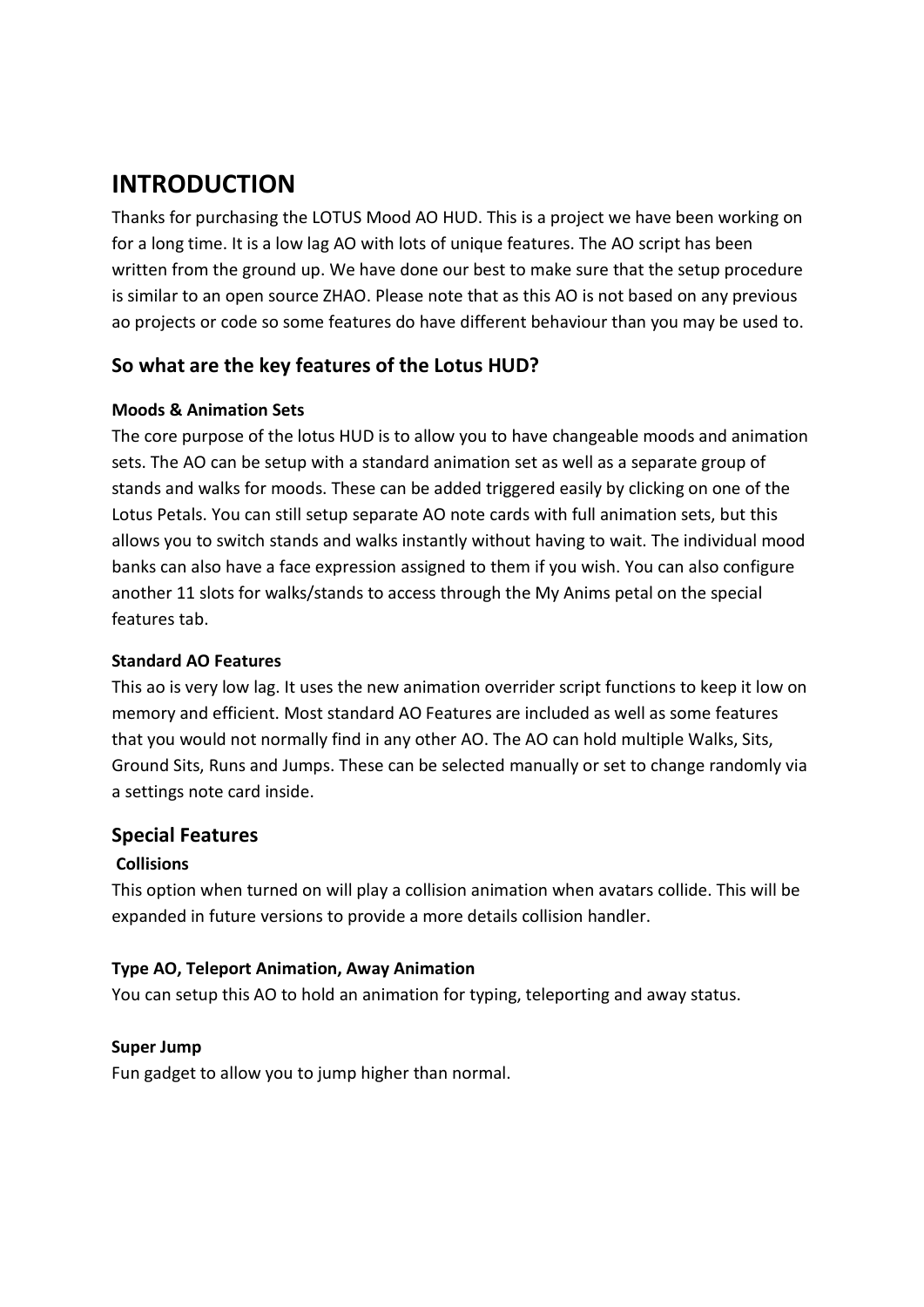#### **Swimming**

Swimming in this AO does not behave like other AO's on the market. The swimming can be loaded with custom animations via the settings note card and has a built in swim physics simulator to slow your avatar down under water. Please see the swimming section in this manual for a detailed explanation of this feature.

#### **My Anims**

You can assign groups of stands and walks to the petals on the petals on the mood tab of your ao. You can also add up to 11 other sets of your own to the ao. These are accessible through the 'My Anims' petal on the special features tab. Clicking this petal will display a drop down menu that allows you to pick from your own groups. These should be configured in the note card inside the ao called '!custom\_stand\_and\_walk\_sets'

As with the standard AO note card I have made it follow a similar format to the standard ZHAO settings note card. Each slot has the following options.

**[ title2 ]** *Add the title of your animation set on the same line as this after the close bracket. This will appear in the drop down menu when you click the My Anims tab.*

**[ set2walks ]** *Add your walks separated by a | if you have multiple walks.*

**[ set2stands ]** *Add your stand animations here separated by a | if you have multiple stands.*

The Lotus mood ao comes preconfigured with a set of free dances in the first My Anims slot.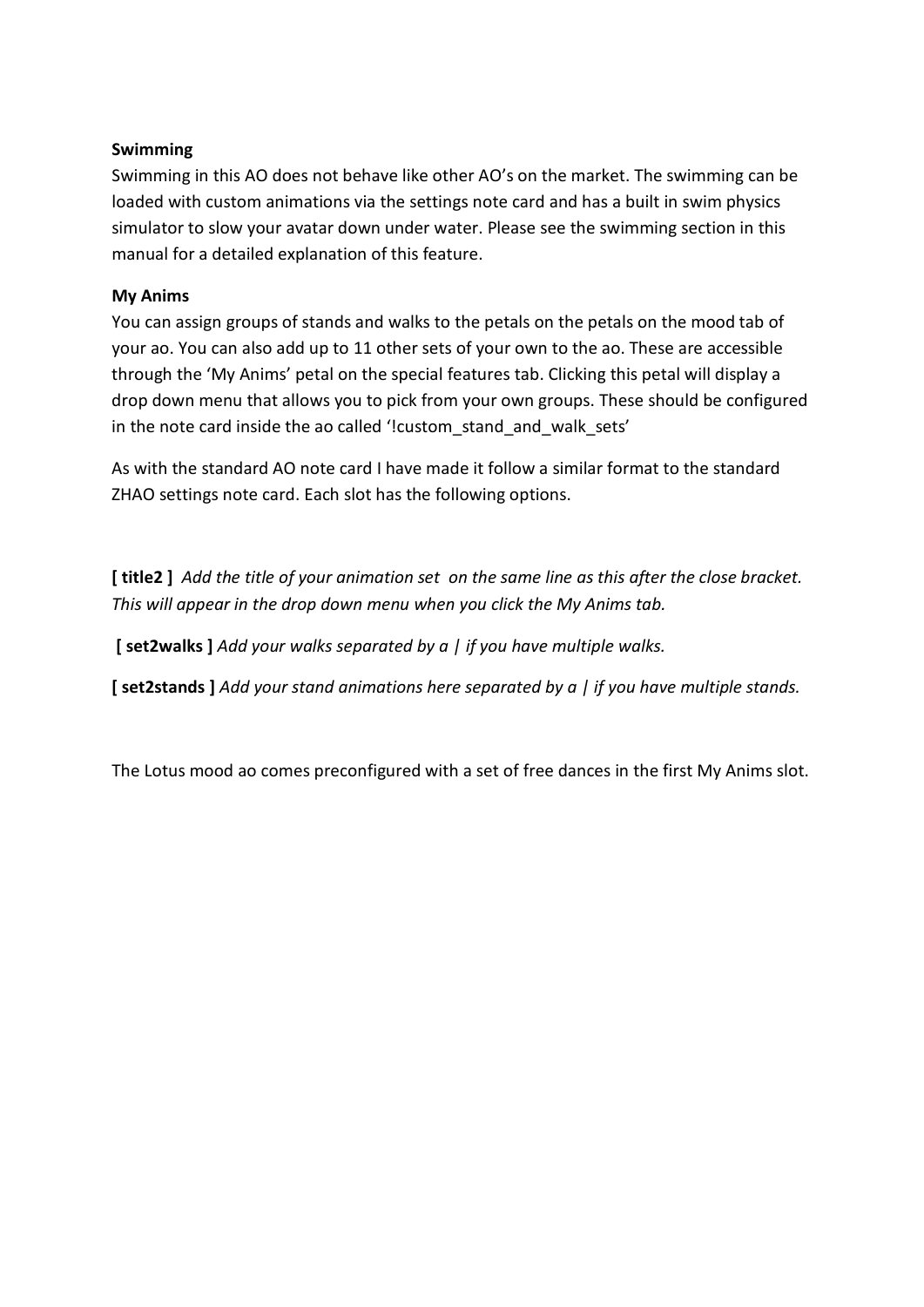# **The TABS & CONTROLS**

The centre of the AO has a minimise and maximise button that causes the HUD to expand or shrink its menu petals in and out.

The ring around the centre includes the on/off button and a series of menu buttons. Clicking one of the menu buttons will cause petals for that menu to expand out in a circle.





**On/Off** Turn the ao on and off by clicking this button

**Help** Display the various help options

**Moods** Display the mood set petals

**AO Controls AO** Display the ao control petals



**Special Features** Display the special features and plugins petals

**Settings** Display the basic ao settings menu.

Clicking the Help, Mood, AO or Special features tabs will display a set of petals around the circle with further options. Clicking on a petal will select the option.

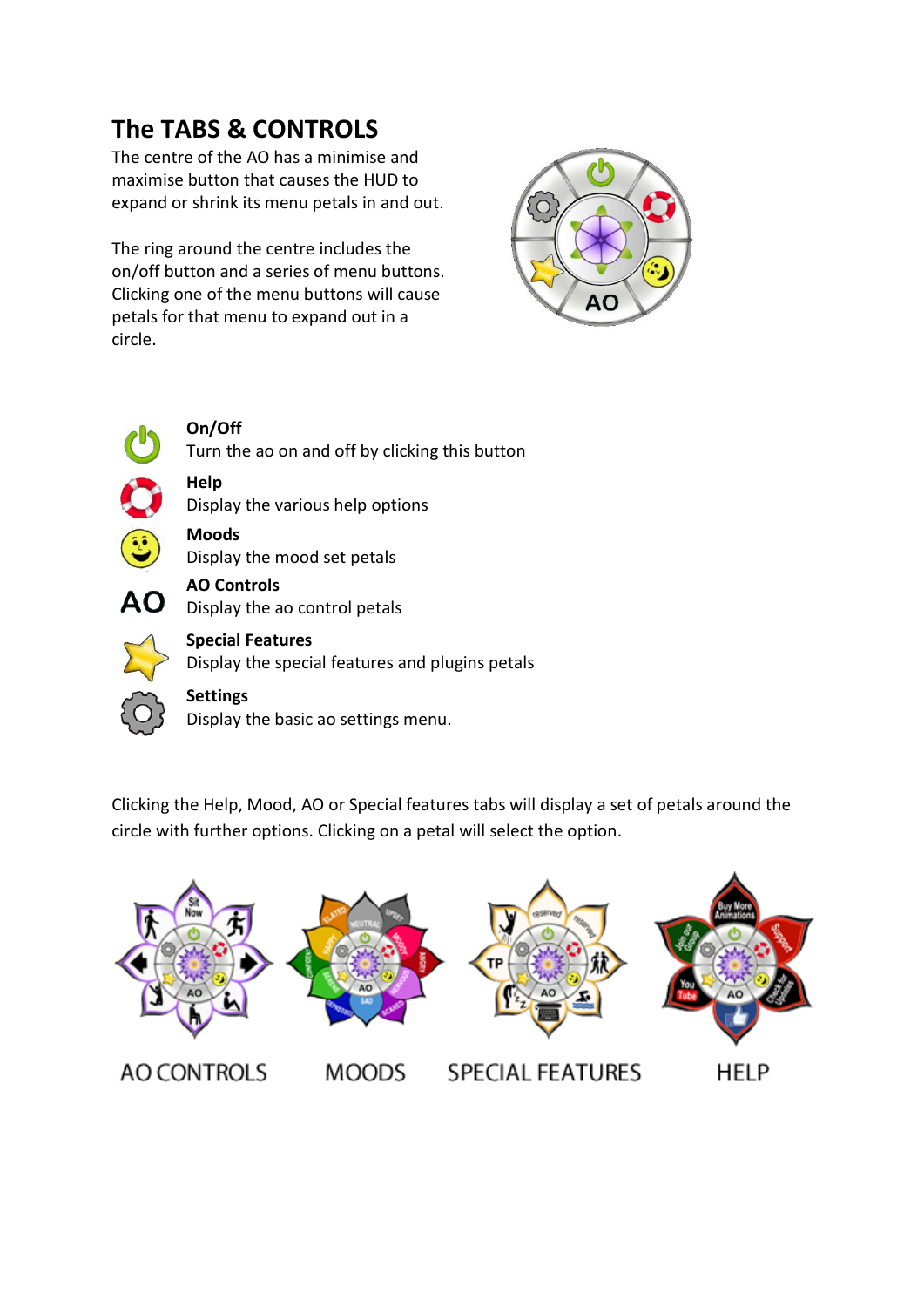## **The AO Tab**

This tab provides all your standard AO controls. All standard AO animations are configured in a note card inside the AO. This tab has various options to control and choose between them.



Click the sit now button to instantly perform the currently selected ground sit animation.

Clicking the running icon allows you to select your preferred run from a drop down.

Clicking the sitting down on ground icon allows you to select your preferred ground sit animation from a drop down list.

Clicking the sitting on chair icon allows you to select your preferred sit animation from a drop down list.

Clicking the walking icon allows you to select your preferred walk animation from a drop down. If you choose one of the mood petals you will see the walks related to that mood. Your standard walk selection will be remembered when to return to a neutral mood.

Clicking the jumping icon allows you to select your preferred jump from a drop down.

The arrows on the ao tab allow you to scroll through the currently selected stand animations. If you are sitting on a chair or on the ground, it will scroll through these sitting animations instead.

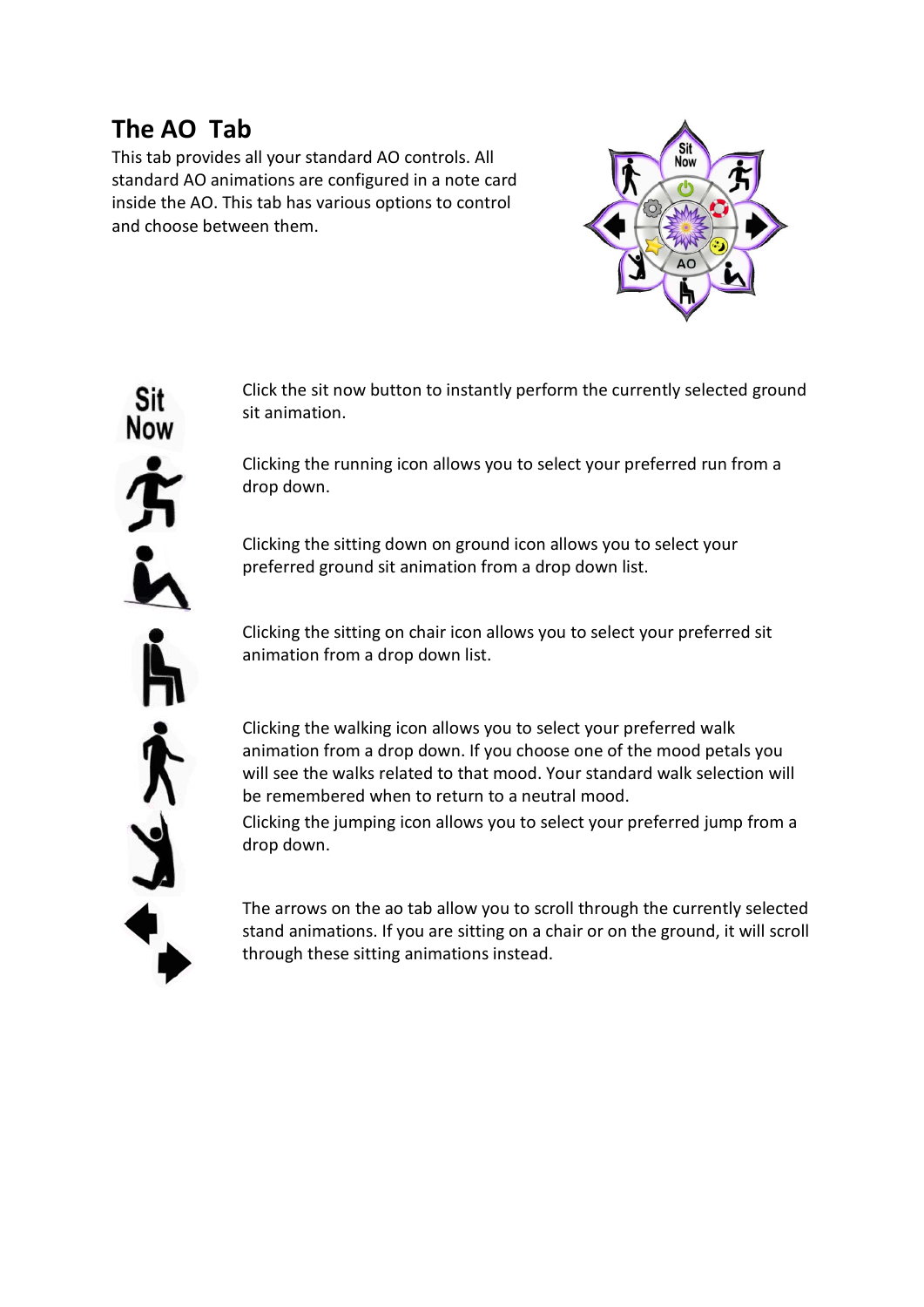## **The Mood Tab**

This tab contains a series of 12 petals. Each petal represents a mood or animation set that is configured in the main AO settings note card. Each animation set can contain a list of walks and stands unique to this petal. Clicking a petal will instantly switch the current stands and walks to this set. Clicking the neutral button at the top will reset the AO back to its default stand and walk list.



This ao is designed to play different mood animations when a petal is clicked. You could however load each of the petals with any kind of animation though. We provide a series of template textures on the website that you can use if you wish to retexture the buttons. Please keep in mind that this will require some knowledge of a paint program such as Photoshop though.

The neutral button is actually configured to be empty in the settings note card. When you click on it you will see a message that says no stands or walks are configured. This is deliberate. If any petal does not have anything configured it will revert to the main default animation set. You can if you wish configure animations to this petal instead. The AO can still be reset by selecting the 'MainAnimSet' option in the AO settings menu.

#### **Currently Selected Walks**

If you have a current favourite walk selected from your regular AO this will not be available when you select a mood. When you go back to neutral your regular walks will become available again and your currently selected walk will become active. If you wish to use one of the regular walks with a specific mood you will need to set this up in the AO settings note card so it is accessible when the mood is selected.

#### **Facial Expressions**

The mood animations themselves do not have constant facial expressions. This is because it is not possible to animate a face expression through the whole animation in SL. To overcome this the HUD controls the avatar face. The AO Settings note card contains a list of face animations for each petal. This can be changed if you wish to have different face expressions or trigger another animation in the AOs contents. The face expressions are standard Secondlife internal animations.

You can find details of the SL internal animations here...

[http://wiki.secondlife.com/wiki/Internal\\_Animations](http://wiki.secondlife.com/wiki/Internal_Animations)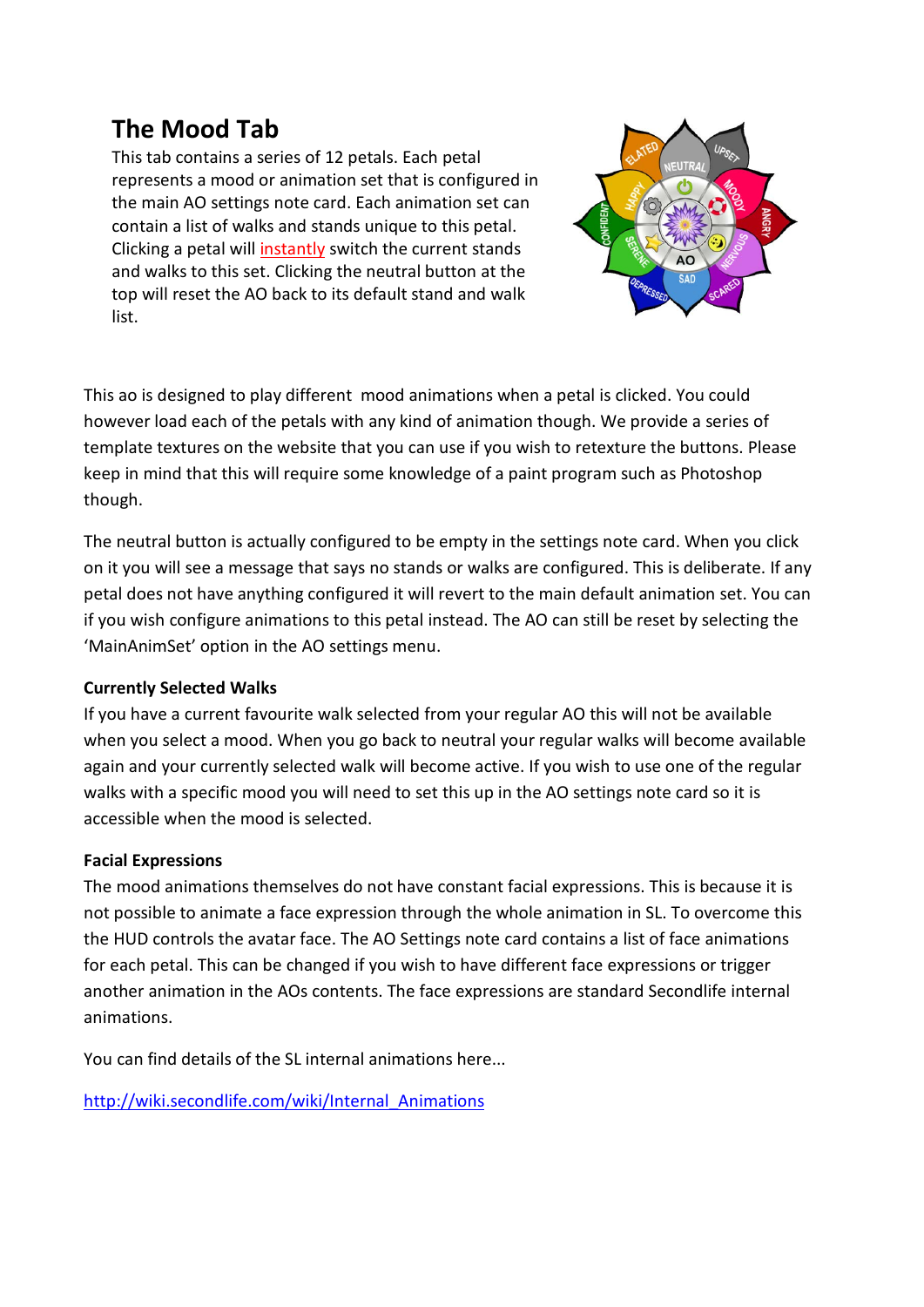# **Special Features TAB**

This tab contains some special ao features. The current features will be expanded upon in future releases and new features will be added.





## **Collisions**

This will play a collision animation when two avatars collide. This feature of the AO will be expanded in the near future.



#### **Swimming**

This is a built in swimmer. Please see the section dedicated to this further in this manual for more information.



#### **Typing Animation**

When activated this will cause the type animation to play when an avatar types. If you wish you can change the animation that will play in the settings note card. The animation must be priority 4 or above.



## **Away Animation**

When activated this will cause an animation to play when you go into away status



#### **Teleport Animation**

When activated this will cause the configured teleport animation to play when you teleport.



## **Super Jump**

This experimental feature will allow your avatar to jump higher than normal.



#### **My Anims**

This button allows you to load your own custom stand/walk groups from the custom animations note card inside the ao. You can have up to 11 animation groups as well as your standard mood petal slots. In the standard lotus MOOD AO you will find one of these slots has been preconfigured with a free set of dances.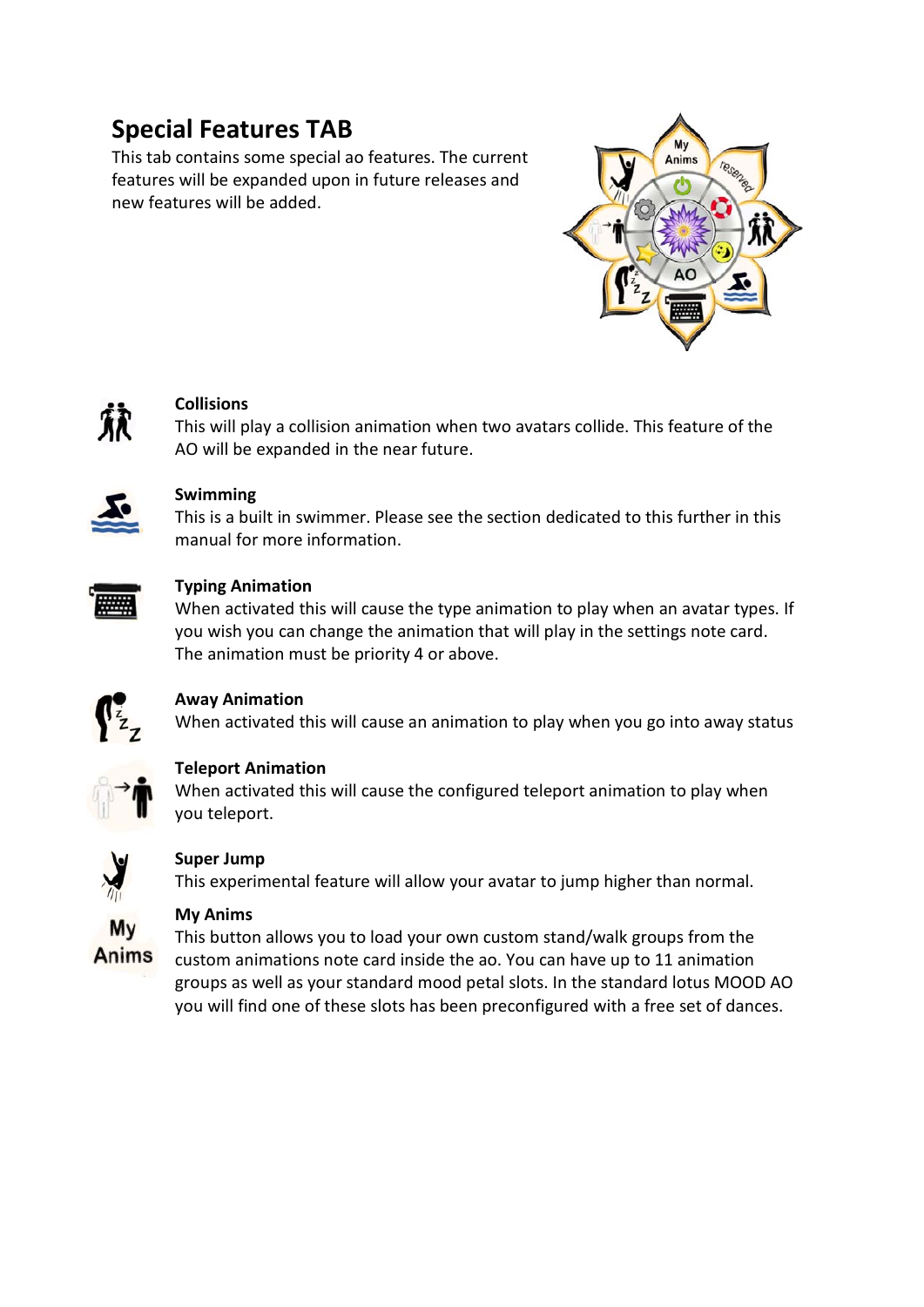## **The Help Tab**

This tab provides various help and support options as well as the update checker.



#### **Buy More Animations**

Clicking this button displays a teleport link to our store. We have lots of animations including 100s of mood stands and other specialised animations designed for this HUD.

## **Join Our Group**

Clicking this button will display a link to our group page in chat. Please join our group if you would like to get in world noticed about our new products, special promotions and freebies.

## **You Tube**

Clicking the YouTube button will take you to our you tube channel where you can see demo videos of our products and animations.

#### **Facebook Like**

Please like our page on face book if you would like to stay informed about new products, freebies, special offers and other news.<http://www.facebook.com/abranimations>

## **Support**

Clicking the support button will take you to our support pages for the AO

## **Check for Updates**

Click this option if you wish to check for updates. If there are any available it will be sent to you. Please note the AO does NOT automatically send out updates. This is primarily to avoid spam for people that do not wish to upgrade until a later date. This does mean you may wish to join our in world group or Facebook page to stay informed though if you have not already.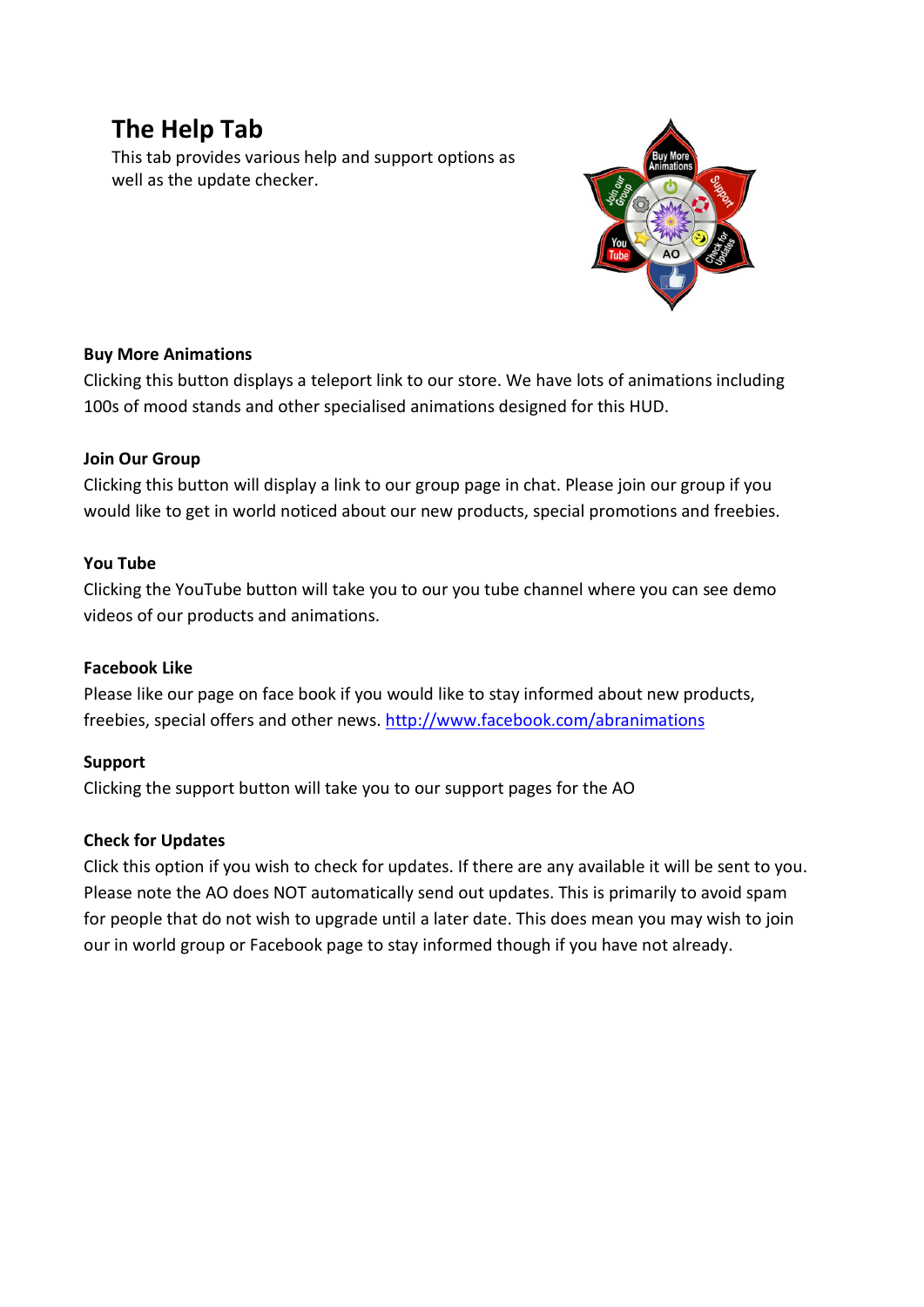## **The Swimmer**

Unlike most other AOs on the grid ours contains a more advanced swimmer. It has a number of special features. To activate the swimmer click on the swim icon (shown on the right) whilst on the special features menu.



#### **Water Surface Height**

When the swimmer is activated it will tell you in chat what the water surface level has been set to. If you activate it whilst under land terrain water the surface will be set to that water height. If you are above water it will set the surface to your current avatars position. This means it can be used with prim water. When an avatar is close to the current set water height it will try and bob to the surface.

#### **Please Note – The AO cannot automatically detect prim water or its height**

#### **Water Physics Simulation**

Most AOs do not have realistic swim physics built in, this means that when under water your ao is actually flying and will shoot off at an unrealistic speed. This AO is different in that it has a water friction multiplier built in that will slow your avatar down by creating a force against them similar to that of real water.

#### **Swimmer Advanced Settings**

The '!ao settings' note card inside the ao has various settings for the swimmer you can configure. Aside from animations for swimming on the surface, swimming under water and diving down you can adjust the avatar float offset, buoyancy depth and water friction affecter.

Avatars Offset - Change this if you want to adjust how high your avatar goes when it bobs to the surface. Depending on your avatars height you may wish to adjust this position slightly.

Buoyancy Depth – This is the value in Meters below the surface that the avatar will then try and bob to the surface. I'd recommend keeping this at its default value.

Water Friction Affecter – Adjusting this value will change how hard the water push affect is that slows your avatar down. I'd recommend not changing this value either as it has already been set for a realistic force.

**NOTE – All swimming settings including animation names are configured in the ao\_settings note card rather than the standard ao animation note card.**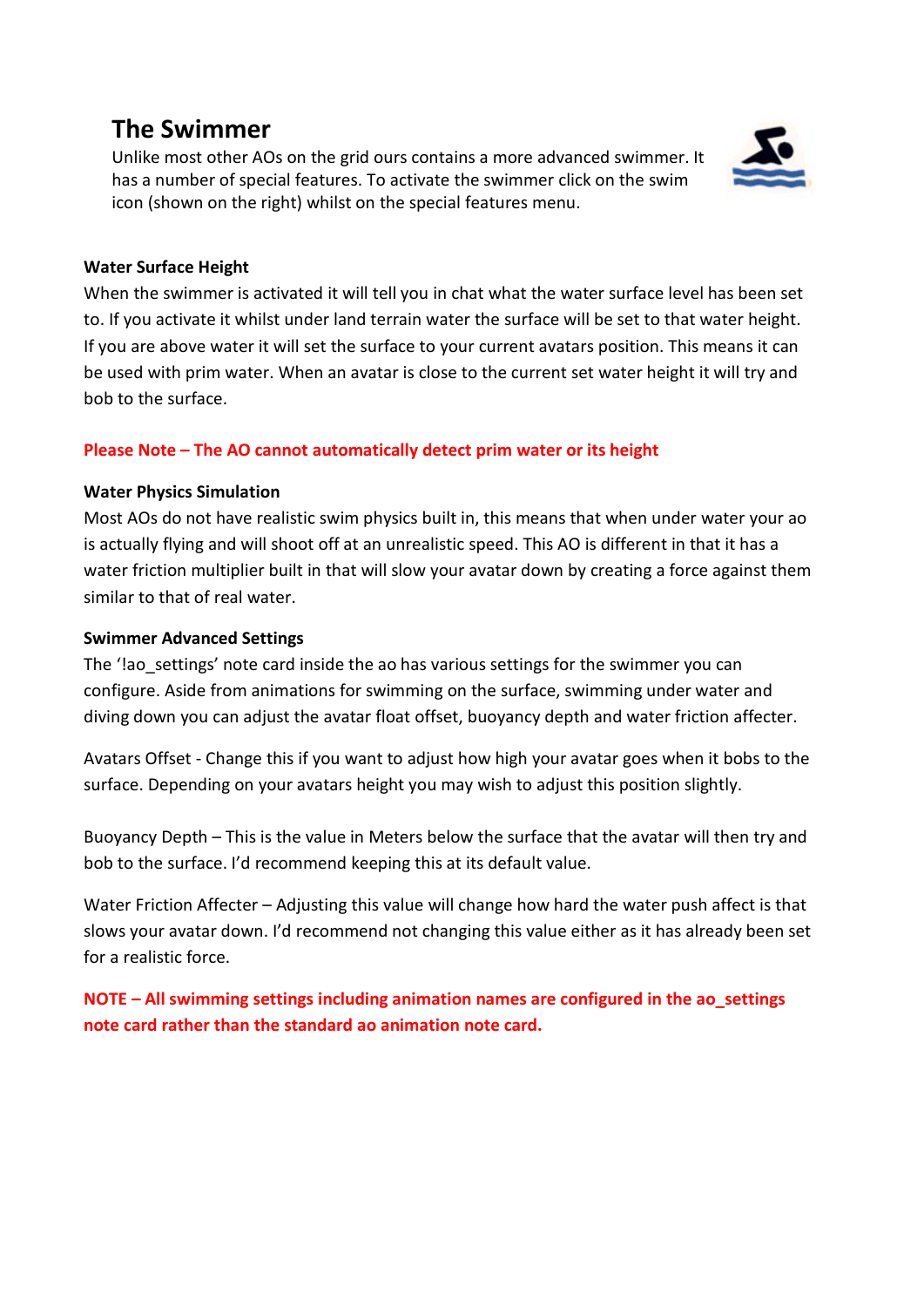# **Settings Tab**

**Clicking the settings tab will display the following menu...**



#### **MainAnimSet**

Revert to the neutral ao animation set. This is a shortcut to avoid loading the mood petals or in case you have reassigned the neutral mood petal to something else.

#### **Expressions**

Toggle face expressions on off.

#### **PlaySettings**

This option will display the current play settings for your various animations. Selecting these will override any default settings configured in the ao's settings note cards.

#### **Reset AO**

This will reset the ao causing it to reload all settings and the default ao note card.

#### **Load**

This will display a list of ao animation settings note cards that you can load for alternative animation sets. In your ao you may find one already present for short avatars. This contains animations for especially short human avatars (not petites) so that they do not sink into the ground. *SL has a problem with hip offsets that means animations designed for taller avatars will cause short avatars to sink into the ground and vice versa. There is no way around this other than to make dedicated animations for different avatars. I have provided regular size and shorter avatar animations. I'm afraid I cannot create tailored animations for everyone as there are too many possible avatar heights. Hopefully these best fit animations will work for your avatar without needing to tweak your avatar height.*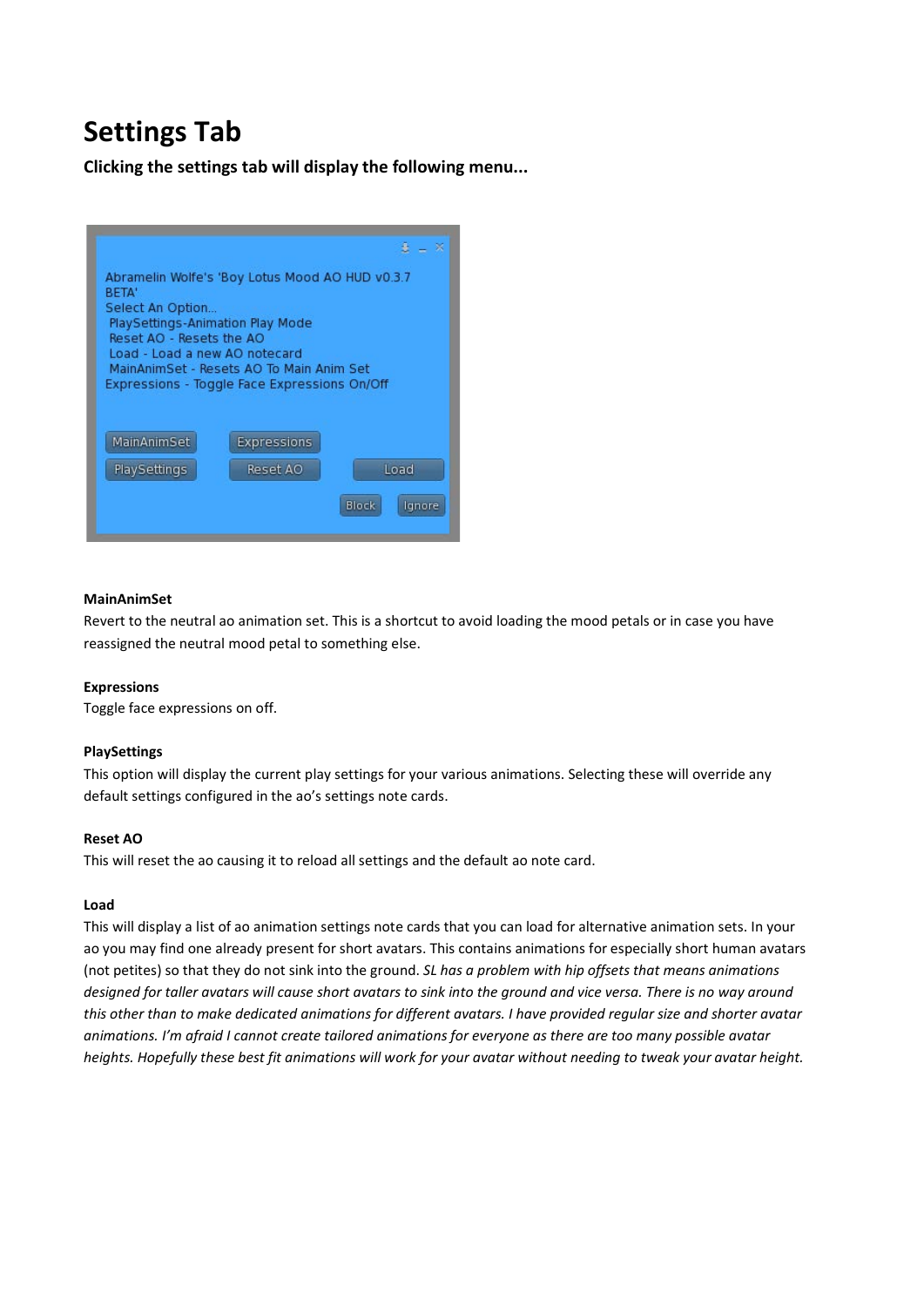# **AO ADVANCED CONFIGURATION**

Please do not change any of the AO settings unless you are sure you know what you are doing. Mis-configuration may result in the AO breaking. I would recommend making a backup copy of your AO before doing anything.

## **AO Settings**

The core AO settings are stored in the notecard in the ao called '!ao settings'

#### **MANUAL / RANDOM / SEQUENCED PLAY**

Stands, sits, walks and jumps can be set to play in manual mode (you must select them) random mode (they play in a random order one after the other) or sequenced mode (they play in sequence one after th other as configured in the settings note card.

STANDMODE=MANUAL / RANDOM / SEQUENCED SITMODE= MANUAL / RANDOM / SEQUENCED GROUNDSITMODE= MANUAL / RANDOM / SEQUENCED WALKMODE= MANUAL / RANDOM / SEQUENCED JUMPMODE= MANUAL / RANDOM / SEQUENCED

#### **DEFAULT\_INTERVAL=30**

Stand Animations can have a specific play time assigned to them in the AO settings note card. After this time has reached the AO will switch to the next stand that it needs to play. If no time has been set either in the animation name or by using the AO time interval separator in the animation settings note card, this is the time the stand will be played for instead. Please see the animation setup section for more information on animation times.

#### **SWIMMER SETTINGS**

There are various options for configuring the swimmer settings, please refer to the swimmer section of this manual for an explanation of these settings.

#### **BONUS PLUGIN & EXTENSION SETTINGS**

Animations for teleport, away status, typing and avatar collisions should be configured here. The animations must be present in the ao inventory for them to work.

## **FACE EXPRESSIONS & MOOD PETALS**

You can configure a face expression for each mood petal. This animation will play whenever that mood is active. If a slot is left blank no face animation will play. Although you can use any animation in the ao inventory, the intended face expressions are internal sl animations. You can find a list of these her[e http://wiki.secondlife.com/wiki/Internal\\_Animations](http://wiki.secondlife.com/wiki/Internal_Animations)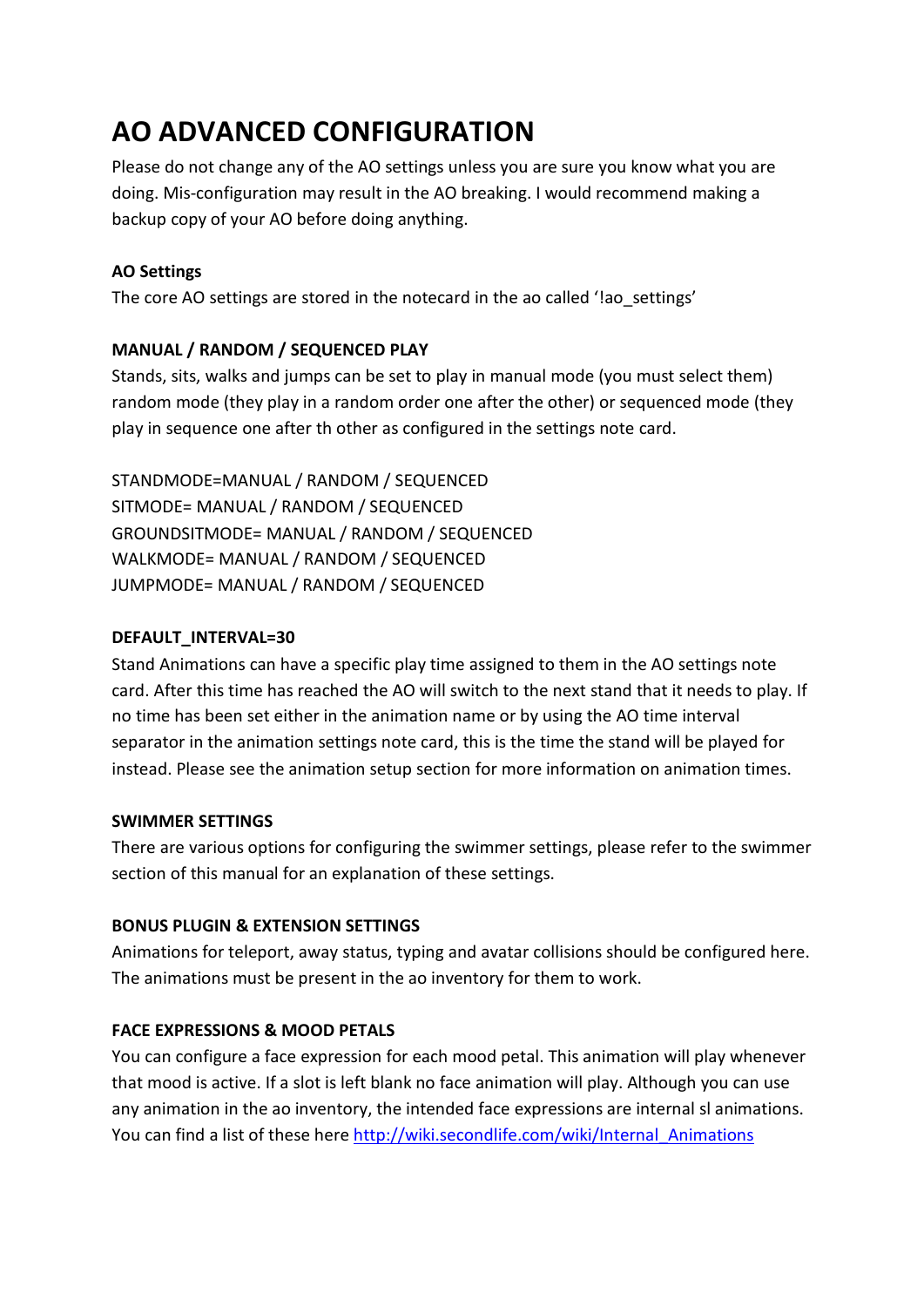# **AO ANIMATION SETUP**

We have designed the ao settings note card in this HUD to have a similar format to that of the popular ZHAO. This should help anyone who is already familiar with this kind of AOs setup to configure the ao relatively easily. There are however some fundamental differences...

1. You cannot configure swimming or typing in this note card. Those should be changed in your !ao\_settings note card.

2. You will notice that there are some extra slots at the bottom of the note card for the various mood petals. These can be configured with additional stands or walks that activate when you click a petal.

3. Unlike most other AO's you can assign a separate play time for each stand animation in one of two ways. The animation itself can contain the time in [] brackets at the end of its name. Or you can add the time in the note card after you enter the animation name by separating it with a colon.

## *For example*

*Animation named 'M-Reg-Stand2 [27.5]' will play for 27.5 seconds. Some animations we sell are setup already named this way to make it easier to add to the AO. Simply remove the brackets at the end if you wish it to play for the default time, or change the number to make it play longer.*

*Or if it was called M-Reg-Stand2 enter it in the note card as 'M-Reg-Stand2:27.5' to make it play for 27.5 seconds.*

## **BASIC SETUP**

## **ADD ANIMATIONS TO THE AO**

1. Drop your AO on the ground. *Do NOT try and edit it while it is attached to your avatar. You cannot add animations to an attached object/hud unless they are full perms.*

2. Right click on the AO and select edit so you see its contents.

Drag your animations from your inventory into the ao and give it a few minutes to load so you can see them. Please make sure the animations are inside the AO before continuing. If they are not there any further configuration will not work.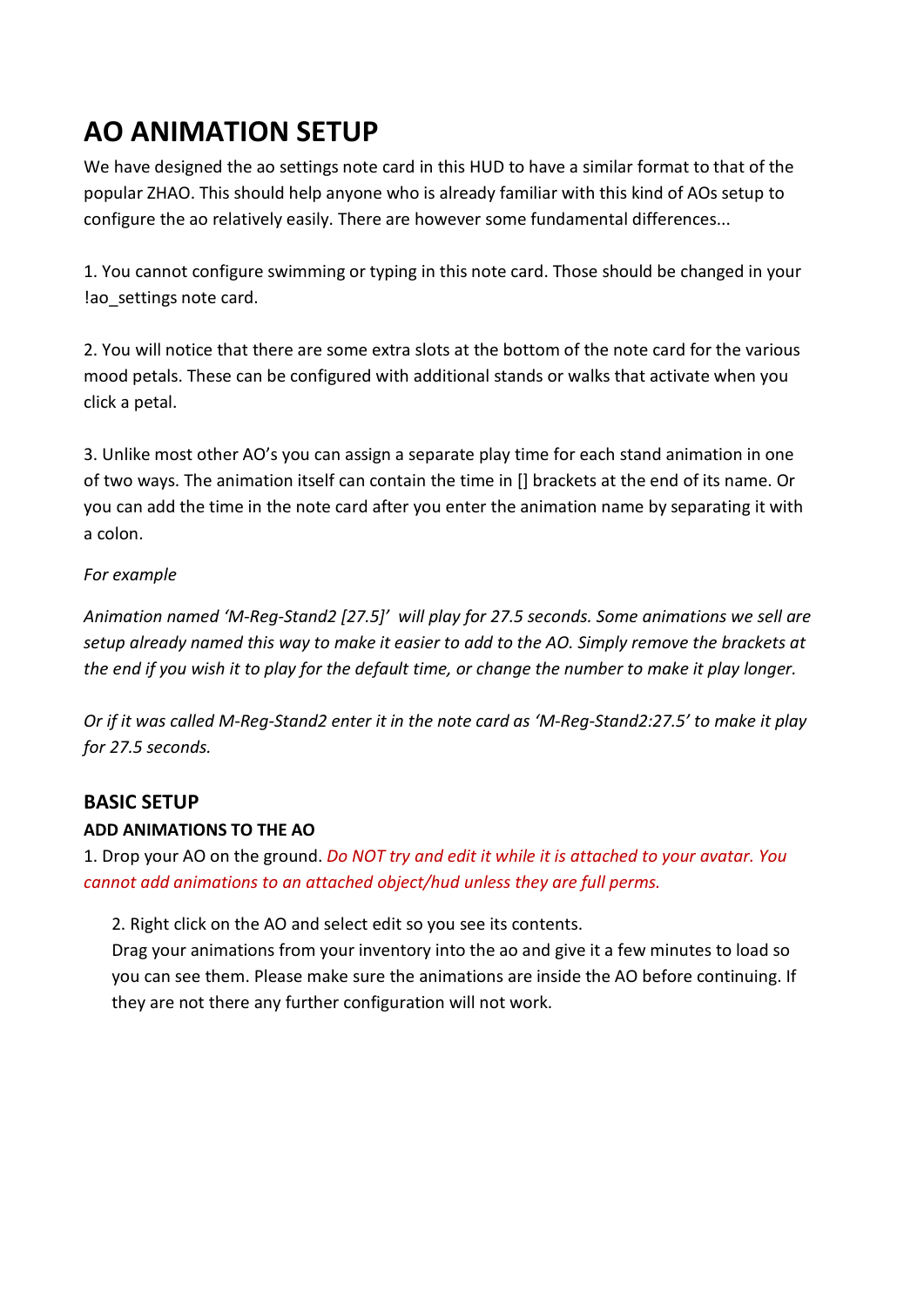3. Double click on the Default note card inside the ao that you wish to edit. The name of the animations must be added to this before they can be loaded by the AO.



#### **ADDING ANIMATIONS TO THE NOTECARD**

Add animations to the ao settings note card by adding there name after the token indicator. For example your falling animation should be added right after [ Falling ] and your jumping after [ Jumping ]. Animation names are case sensitive and please make sure there are no extra spaces or typos otherwise the ao will not find your animation.

#### **ADDING MULTIPLE ANIMATIONS**

Stands, Sits, Ground Sits, Walks, Runs and Jumps can have multiple animations added to them. These should be added as a list separated with a | Character. Multiple stand animations will play in sequence *(unless you have manual mode configured).* The other animations can be selected from the ao controls menu on the HUD.